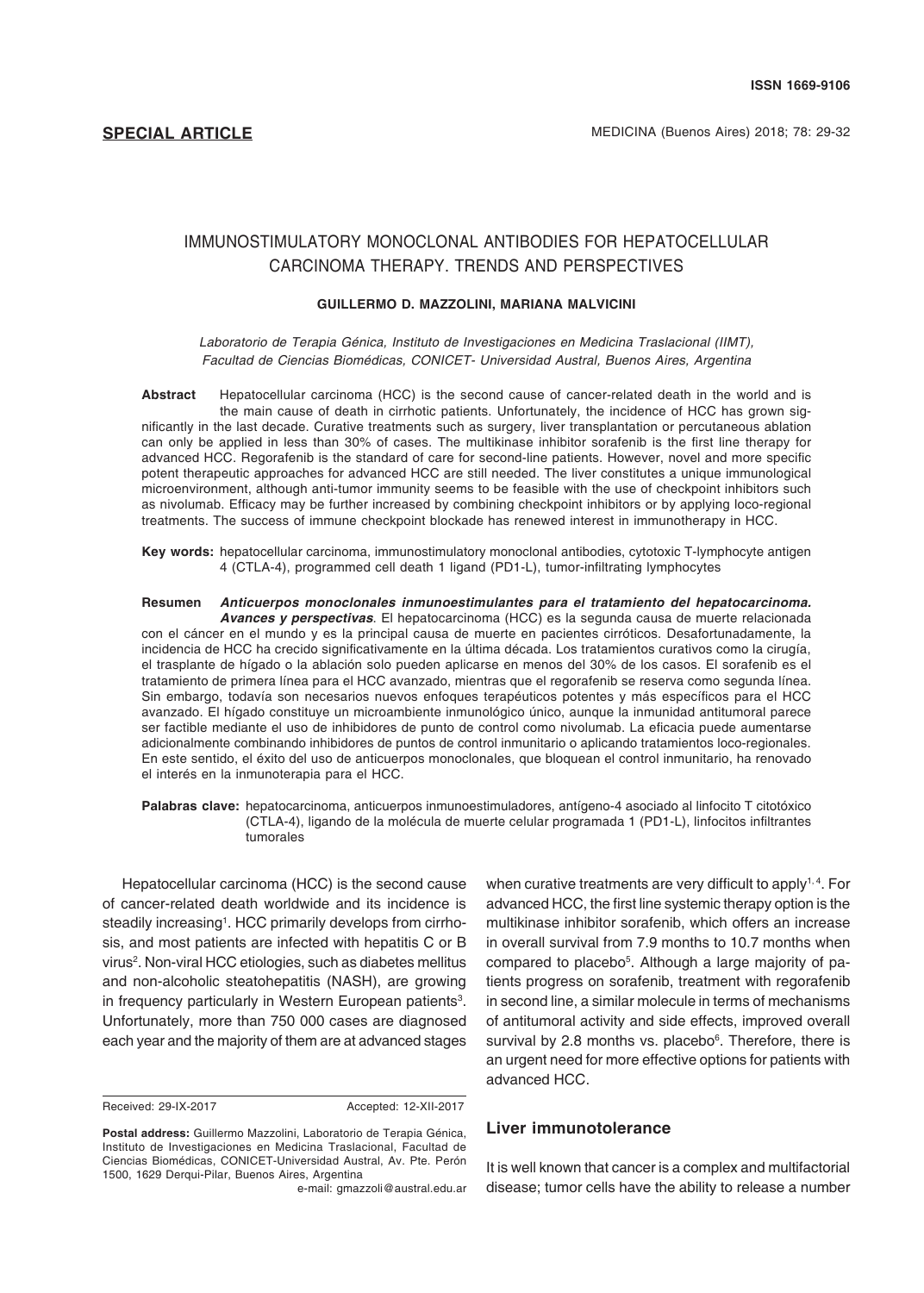of factors that can assist their capacity to grow and metastasize7 . One of the most important characteristics of tumors is their capacity to evade immune surveillance<sup>8, 9</sup>. Preclinical and clinical data demonstrated that the intratumoral microenvironment is highly immunosuppressive and there is a poor effector T cell response in advanced HCC<sup>10</sup>. Independently of the causative disease, HCC can be considered as an inflammatory tumor composed by different types of immune cells that tilt the balance toward a state of immunotolerance<sup>s</sup>. This immunosuppressive microenvironment is characterized, at least in part, by the presence of CD4+ FoxP3+ T cells (Tregs), type 2 macrophages, myeloid-derived suppressor cells, tumor associated fibroblasts, Kupffer cells, just to mention a few<sup>11</sup>. It has been previously reported that tumorinfiltrating lymphocytes correlate with improved survival in patients with HCC<sup>12</sup>. Thus, it is reasonable to consider immunotherapy as a rational therapeutic tool for patients with advanced or progressed HCC. The main goal of the majority of immunotherapy approaches is to generate a potent specific cytotoxic T cell response against cancer cells. The list of strategies applied so far include tumor

vaccines, adoptive T cell therapy (including CAR-T cells), immune-gene therapy with oncolytic vectors, dendritic cells-based vaccines and, more recently, the use of immunostimulatory monoclonal antibodies, particularly the immune checkpoint inhibitors<sup>13</sup>. Checkpoint blockade has become a major focus in the immune-based therapy of HCC. The main concept involves inhibition of regulatory cell surface molecules, which normally inhibit T-cell activation.

## **Immune checkpoint antibody therapy for HCC**

Sangro et al<sup>14</sup> demonstrated in a pilot study that the Cytotoxic T-Lymphocyte Antigen 4 (CTLA-4) inhibitor tremelimumab has promising antitumoral activity in patients with advanced HCC with hepatitis C virus infection. Twenty patients were treated with tremelimumab resulting in 17.6% of partial response and an overall survival of 8.2 months. More recently, a phase 1/2 dose escalation and expansion trial (CheckMate 040) evaluated nivolumab in sorafenib-naïve as well as in sorafenib-experienced HCC. Nivolumab is a fully human (IgG4) monoclonal antibody

| Monoclonal antibody/target                           | Study design                                                                                                                       | Results                                                                                      | Trial ID or reference |
|------------------------------------------------------|------------------------------------------------------------------------------------------------------------------------------------|----------------------------------------------------------------------------------------------|-----------------------|
| - Nivolumab/anti-PD-1                                | Randomized open-label<br>phase III; nivolumab vs.<br>sorafenib                                                                     | Not available                                                                                | NCT02576509           |
| - Nivolumab/anti-PD-1                                | Phase 1/2 dose escalation<br>and expansion trial.<br>Nivolumab in sorafenib-<br>naïve and sorafenib-<br>experienced patients       | Objective tumor response<br>of 20%, and stable disease<br>of 45% in the expansion<br>cohort. | NCT01658878 - Ref. 15 |
| - Tremelimumab/anti-CTLA4                            | Phase II study; HCV<br>infected patients                                                                                           | 17.6% of partial response,<br>and an overall survival of<br>8.2 months                       | NCT01008358 - Ref. 14 |
| - Pembrolizumab/anti-PD-1                            | Prospective single arm open<br>label                                                                                               | Not available                                                                                | NCT02702414           |
| - Pembrolizumab/anti-PD-1                            | Prospective randomized<br>double-blind phase III;<br>pembrolizumab + best<br>supportive care vs. placebo<br>+ best supportive care | Not available                                                                                | NCT02702401           |
| - Durvalumab/anti-PD-1-L                             | Phase I multiarm dose<br>expansion study<br>Interventional randomized                                                              | 0% objective tumor<br>response; 10% grade 3<br>adverse events.                               | NCT01693562 - Ref. 19 |
| - Durvalumab/antiPD-1-L +<br>tremelimumab/anti-CTLA4 | Phase II study in subjects<br>with unresectable HCC                                                                                | Not available                                                                                | NCT02519348           |
| - Tremelimumab +<br>chemoembolization or<br>ablation | Interventional non-<br>randomized Phase I study                                                                                    | Not available                                                                                | NCT01853618           |

TABLE 1.– *Clinical trials using immunostimulatory monoclonal antibodies for advanced hepatocellular carcinoma*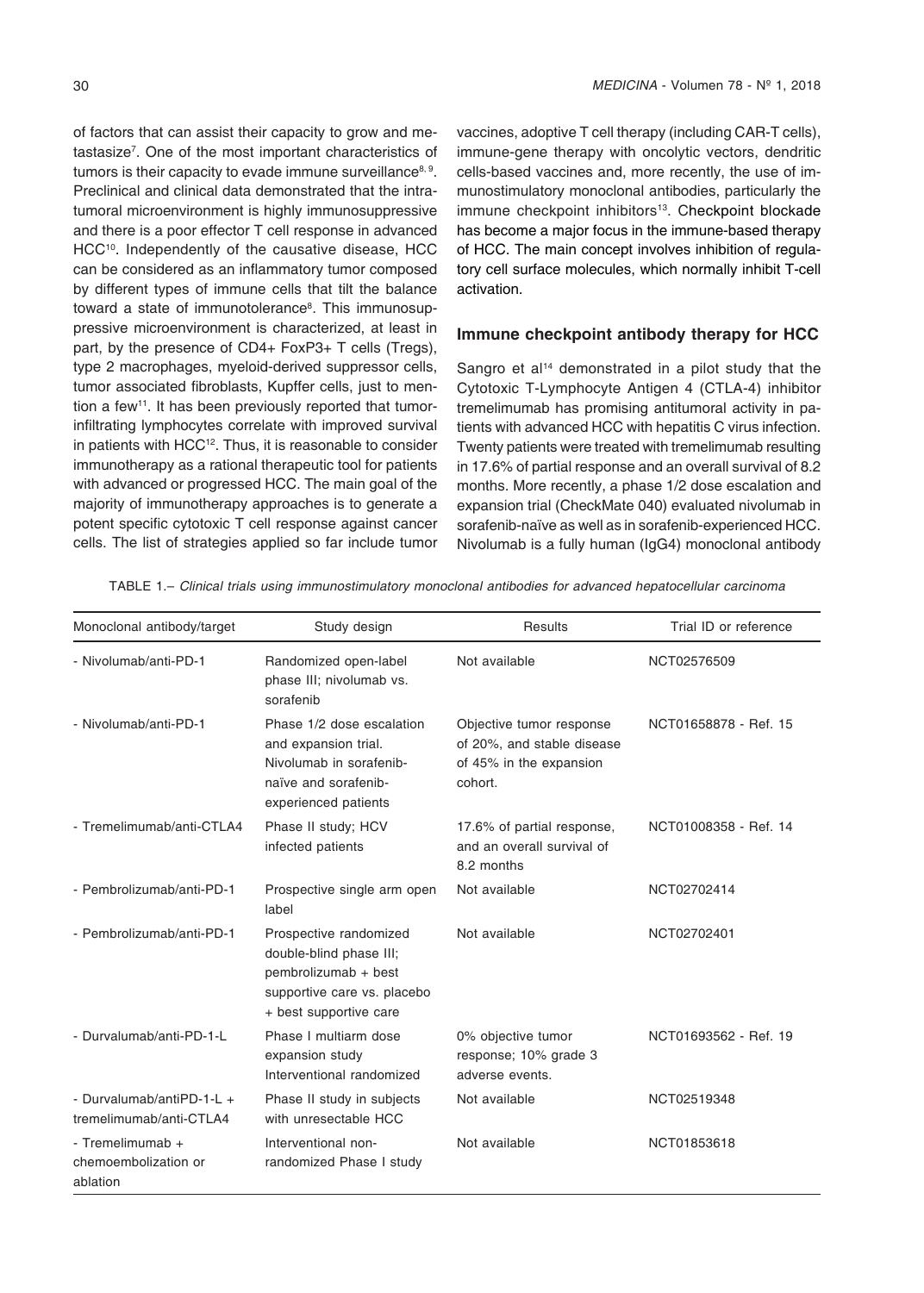inhibitor of the programmed death-1 (PD-1) receptor that restores T-cell–mediated antitumor activity<sup>15</sup>. Nivolumab has demonstrated clinical benefit in melanoma, refractory non-small cell lung cancer, advanced renal cell carcinoma, Hodgkin lymphoma, squamous cell carcinoma of the head and neck, and urothelial carcinoma<sup>16</sup>. In the CheckMate 040 study, 262 patients were enrolled and the primary end point was safety and tolerability (escalation phase) and overall response rate (expansion phase). As a result, in sorafenib-experienced patients with or without chronic viral hepatitis, nivolumab demonstrated a long-term survival and durable objective responses; in addition, safety profiles of nivolumab were similar to what has been observed in other tumor types; importantly, hepatic safety events were also manageable. Of note, clinical responses occurred irrespective of PD-L1 expression on cancer cells. A phase 3 study evaluating nivolumab in systemic treatment–naïve patients with advanced HCC is being carried out (CheckMate 459, ClinicalTrials.gov identifier NCT02576509) and will be of paramount importance if the study confirms the results obtained with nivolumab in phase 1/2 trial.

These promising results open the possibility for combinations using checkpoint inhibitors such as tremelimumab with other strategies, for example loco-regional treatments (local ablation or trans-arterial chemoembolization) which release tumor antigens into the bloodstream. Duffy et al reported promising results in terms of overall survival and objective responses; interestingly, patients showing increased intratumoral levels of CD8+ T cells, reached better clinical outcome<sup>17</sup>.

Nivolumab showed similar immune-related adverse events in HCC patients in comparison with other types of tumors; no serious liver dysfunction or autoimmune disease was observed<sup>17</sup>. El-Khoueiry et al reported that in the dose-escalation phase of the CheckMate040 trial only one of 48 patients who received nivolumab at the dose of 3 mg/kg discontinued therapy due to elevated liver transaminases. One patient showed grade 4 toxicity because of increased lipase, and the only grade 3 events were elevated AST levels in 5 patients and elevated ALT levels in 4 more patients<sup>15</sup>. In the dose expansion phase  $(n = 214)$  HCC patients were treated with 3 mg/kg; in this phase, 40 (19%) patients presented grade 3/4 treatmentrelated adverse events<sup>15</sup> (Table 1).

Recently, Rammohan et al reported the first case of metastatic HCC following liver transplantation that responded to the PD-1 inhibitor pembrolizumab, after the failure of sorafenib therapy<sup>18</sup>. The patient showed complete radiological response and remains well with no evidence of tumor recurrence or organ rejection<sup>19</sup>.

In conclusion, the liver constitutes a unique immunological microenvironment, with multiple immunotolerant mechanisms that favor HCC development. Re-establishing anti-tumor immunity seems to be feasible and the

results with checkpoint inhibitors such as nivolumab are promising; however, confirmation of the efficacy of nivolumab in the phase 3 clinical trial is pending. It is also important to identify predictive immunological biomarkers to help hepatologists in therapeutic decision-making. Efficacy may be further increased by combining checkpoint inhibitors (e.g. nivolumab and ipilimumab), though with increased toxicity, or by applying loco-regional treatments.

**Acknowledgements:** This work was supported in part by *Instituto Nacional del Cáncer* (Asistencia financiera para *proyectos de investigación en cáncer de origen nacional III).*

**Conflicts of interest**: None to declare

### **References**

- 1. Ferlay J, Soerjomataram I, Dikshit R, et al. Cancer incidence and mortality worldwide: sources, methods and major patterns in GLOBOCAN 2012. *Int J Cancer* 2015; 136: E359-86.
- 2. McGlynn KA, Petrick JL, London WT. Global epidemiology of hepatocellular carcinoma: an emphasis on demographic and regional variability. *Clin Liver Dis* 2015; 19: 223-38.
- 3. European Association for The Study of the Liver, European Organisation for Research and Treatment of Cancer. EASL-EORTC clinical practice guidelines: management of hepatocellular carcinoma. *J Hepatol* 2012; 56: 908-43.
- 4. Bruix J, Reig M, Sherman M. Evidence-based diagnosis, staging, and treatment of patients with hepatocellular carcinoma. *Gastroenterology* 2016; 150: 835-53.
- 5. Llovet JM, Ricci S, Mazzaferro V, et al. Sorafenib in advanced hepatocellular carcinoma. *N Engl J Med* 2008; 359: 378-90.
- 6. Bruix J, Qin S, Merle P, et al. Regorafenib for patients with hepatocellular carcinoma who progressed on sorafenib treatment (RESORCE): a randomised, double-blind, placebo-controlled, phase 3 trial. *Lancet* 2017; 389: 56-66.
- 7. Hanahan D, Weinberg RA. Hallmarks of cancer: the next generation. *Cell* 2011; 144: 646-74.
- 8. Mazzolini G, Ochoa MC, Morales-Kastresana A, Sanmamed MF, Melero I. The liver, liver metastasis and liver cancer: a special case for immunotherapy with cytokines and immunostimulatory monoclonal antibodies. *Immunotherapy* 2012; 4: 1081-5.
- 9. Matar P, Alaniz L, Rozados V, et al. Immunotherapy for liver tumors: present status and future prospects. *J Biomed Sci* 2009; 16: 30.
- 10. Willimsky G, Schmidt K, Loddenkemper C, Gellermann J, Blankenstein T. Virus-induced hepatocellular carcinomas cause antigen-specific local tolerance. *J Clin Invest* 2013; 123: 1032-43.
- 11. Makarova-Rusher OV, Medina-Echeverz J, Duffy AG, Greten TF. The yin and yang of evasion and immune activation in HCC. *J Hepatol* 2015; 62: 1420-9.
- 12. Budhu A, Forgues M, Ye QH, et al. Prediction of venous metastases, recurrence, and prognosis in hepatocellular carcinoma based on a unique immune response signature of the liver microenvironment. *Cancer Cell* 2006; 10: 99-111.
- 13. Prieto J, Melero I, Sangro B. Immunological landscape and immunotherapy of hepatocellular carcinoma. *Nat Rev Gastroenterol Hepatol* 2015; 12: 681-700.
- Sangro B, Gomez-Martin C, de la Mata M, et al. A clinical trial of CTLA-4 blockade with tremelimumab in patients